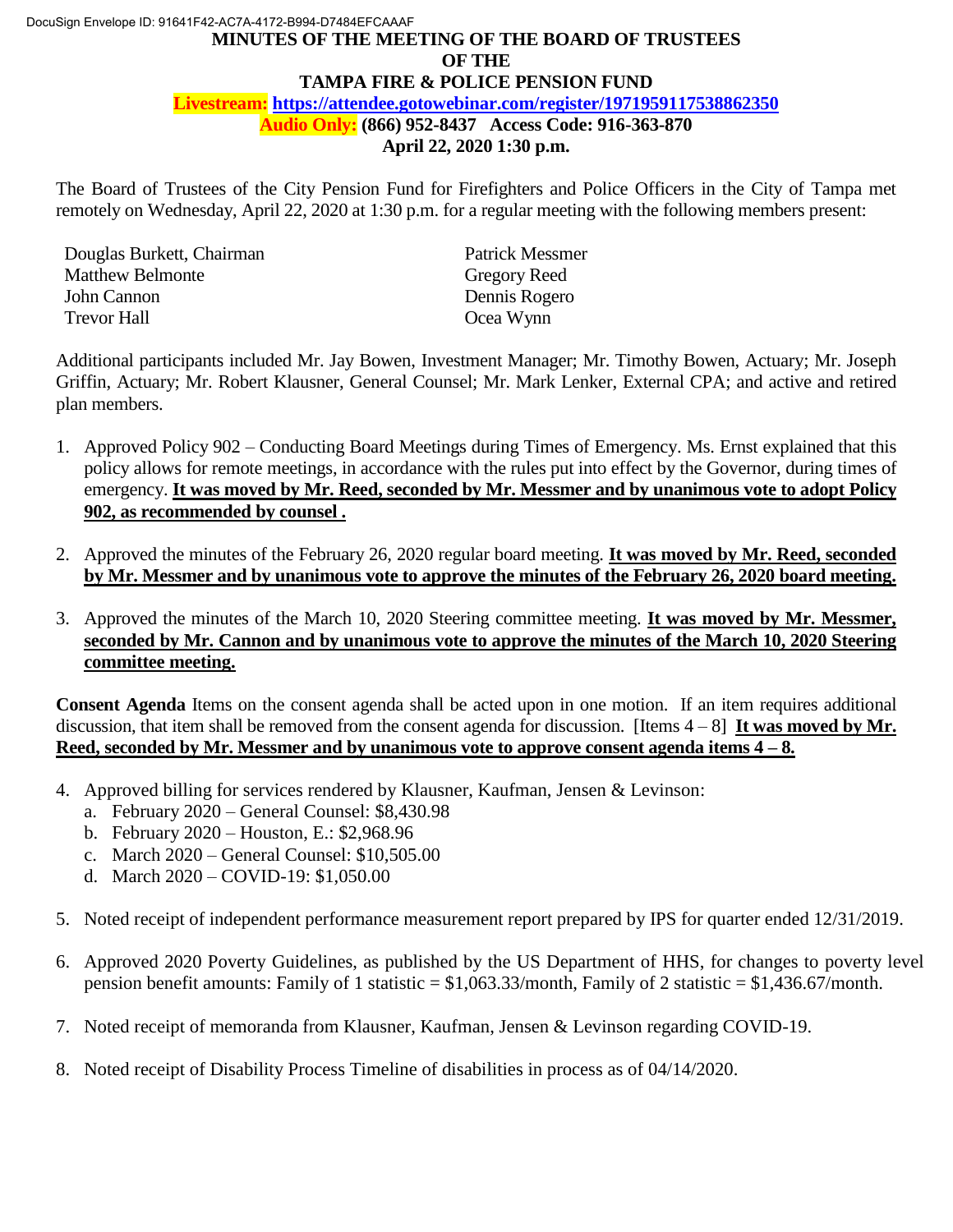F & P Pension Board Minutes Page 2 April 22, 2020

- 9. Investment Management Presentation by Jay Bowen of Bowen, Hanes & Co. Inc. Noted receipt of the following:
	- a. Investment management report for the month ended 02/29/2020: Market value of *investments* was \$2,058,243,276.96. Investment return has been -.0.5% (*negative 0.5%)* on the total portfolio.
	- b. Investment management report for the month ended 03/31/2020: Market value of *investments* was \$1,863,612,747.91. Investment return has been -.9.8% (*negative 9.8%)* on the total portfolio.
	- c. Market Correction memo from Jay Bowen, dated 02/28/2020.
	- d. Investment Summary dated 04/06/2020 written by Jay Bowen.
	- e. Bond portfolio information and recommendation to hold.
	- f. Proxies voted during quarter ended 03/31/2020.
	- g. Addendum distributed at the meeting. Market value of investments was \$1,956,583,728. Investment return has been -5.4% *(negative 5.4%)* on the total portfolio so far this fiscal year.

 Mr. Bowen provided a brief summary of events, noting that stocks have fallen 35% from the February high making it the fastest bear market in U.S. financial history. He noted that since the market low, the Fund has recovered about half of its losses. Mr. Bowen opined that recovering the next half of the losses will take longer, noting that recovery will hinge on how the next few weeks and months go in terms of the gradual reopening of the economy. He advised that the Fund has the size, strength, and stamina to endure and take advantage of the current market conditions. Mr. Bowen advised that this is a good time to add to some of the Fund's current holdings and focus on areas that he believes will do relatively well after the current crisis.

[Mr. Rogero joined the meeting at 1:56 p.m.]

 There was discussion about the Federal Reserve's powerful monetary response to the COVID-19 crisis, as assistance is more an aid to keep as many businesses solvent as possible and less about stimulating the economy. There was also discussion about what has transpired in the energy and oil arena and the current demand shock. Mr. Bowen opined that demand could peek sooner than the market thinks, but regardless it well as the fiscal assistance packages that are starting to roll out. Mr. Bowen opined that this financial will take time to work off the accumulating excesses.

 It was noted that healthcare capacity and treatment options show promise in terms of being able to live with this situation as the country moves forward in a careful and gradual fashion, increasing the Fund's ability to recover recent losses. Mr. Bowen advised that he is focusing on scrutinizing the equity side of the portfolio and positioning in such a way to maximize the benefits coming out of this crisis, noting that many trends that started beforehand will be accelerated, especially in the digital and transportation sectors. Mr. Bowen noted that the February discussion on the REIT space was well timed, as some great opportunities have presented equities as the way to recoup these losses. It was moved by Mr. Reed, seconded by Mr. Messmer and by in that arena during this time of panic selling. Mr. Bowen concluded that this is a good time to be focused on **unanimous vote to accept items 9 a-g.** 

# Medical Disability

 LOD disability applicant K. Mennie, TFR, as recommended by Medical Director. (Original referral letter  **vote to authorize referral of disability applicant Keith Mennie to Orthopedic Medical Board, as**  10. Authorized referral to Orthopedic Medical Board comprised of Drs. C. Davis, N. Kumar, and A. Moreno for revised to replace Dr. M. Wasylik.) **It was moved by Mr. Reed, seconded by Mr. Hall and by unanimous recommended.**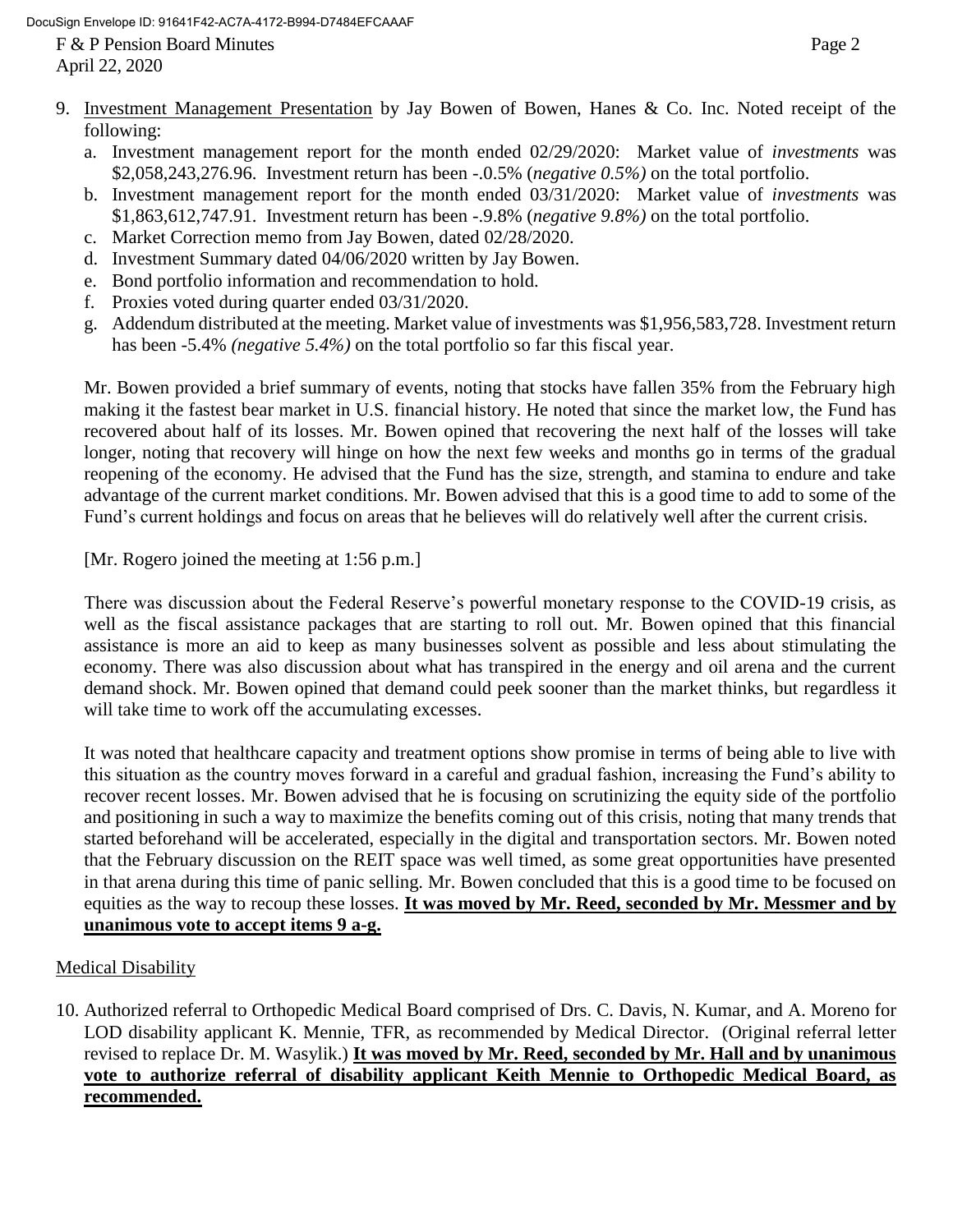DocuSign Envelope ID: 91641F42-AC7A-4172-B994-D7484EFCAAAF

F & P Pension Board Minutes Page 3 April 22, 2020

 11. Discussion to defer setting of formal hearing dates for all disability applicants until in-person board meetings are reinstated. See agenda item 9 for upcoming full hearing deadlines.

 Ms. Ernst advised that the deadlines to hold formal hearings for the Floyd and Spellman matters are with COVID-19, scheduling depositions has been challenging. Mr. Klausner recommended granting the continuance and rescheduling at the Board's convenience. Ms. Ernst agreed to notify counsel for both approaching. It was noted that both applicants have requested continuances and due to the current situation applicants. **Item 11 was received and filed.** 

# Old Business

- 12. Steering committee report.
	- a. Policy 209 Readmission to Pension Fund after Retirement (redline)
	- b. Policy 901 Calculation of Average Final Compensation (AFC) (redline)

 Concerning Policy 209, Mr. Messmer advised that the committee is recommending language to clarify that benefits for a second period of employment will be based on actual pensionable earnings during the subsequent period of employment, including periods of less than three years. He further advised that this methodology would also apply to a rehired retiree who enters DROP before completing three full years of pensionable service.

 Concerning Policy 901, Mr. Messmer advised that the committee is recommending additional language to clarify that non-line-of-duty death benefits and any limits to those benefits are based on total pensionable earnings, not just base salary. It was also noted that there is language to clarify that a member does not have the ability to change his or her optional form of payment due to a second period of employment.

### **It was moved by Mr. Rogero, seconded by Mr. Belmonte and by unanimous vote to adopt the recommended changes to Policies 209 and 901.**

## New Business

- 13. Chair's call for any new business items from trustees to be placed on next agenda. None.
- 14. Chair's report. Nothing to report.
- 15. Plan Administration: Update on PAS implementation, upcoming conferences.
	- a. Noted receipt of email from the Division of Retirement approving the Fund's annual report, dated 03/27/2020.

 Ms. Ernst advised that the PAS project has not experienced any delays as a result of COVID-19, noting that the remote work environment has provided her with extra time to focus of design documents. She advised that the LRS team is tentatively scheduled to be on-site in July for training on deliverable two.

 Ms. Ernst advised that she has been working with the actuary on the valuation and it is on track for May delivery. She reported that staff has been using DocuSign for remote DROP entry and retirement appointments and continues to do their best to keep the office running from home. Ms. Ernst noted that the office security advised that one bathroom and one kitchen should be complete in late May and the project will likely wrap up in mid-June. It was noted that the upcoming conference list was not included due to the large number of conference cancellations, but it will be distributed again once there is some clarity on the future state of guard is still coming into the office daily so the bathroom and kitchen remodel work can to continue. Mr. Hall education. Brief discussion ensued and Ms. Ernst agreed to distribute information about education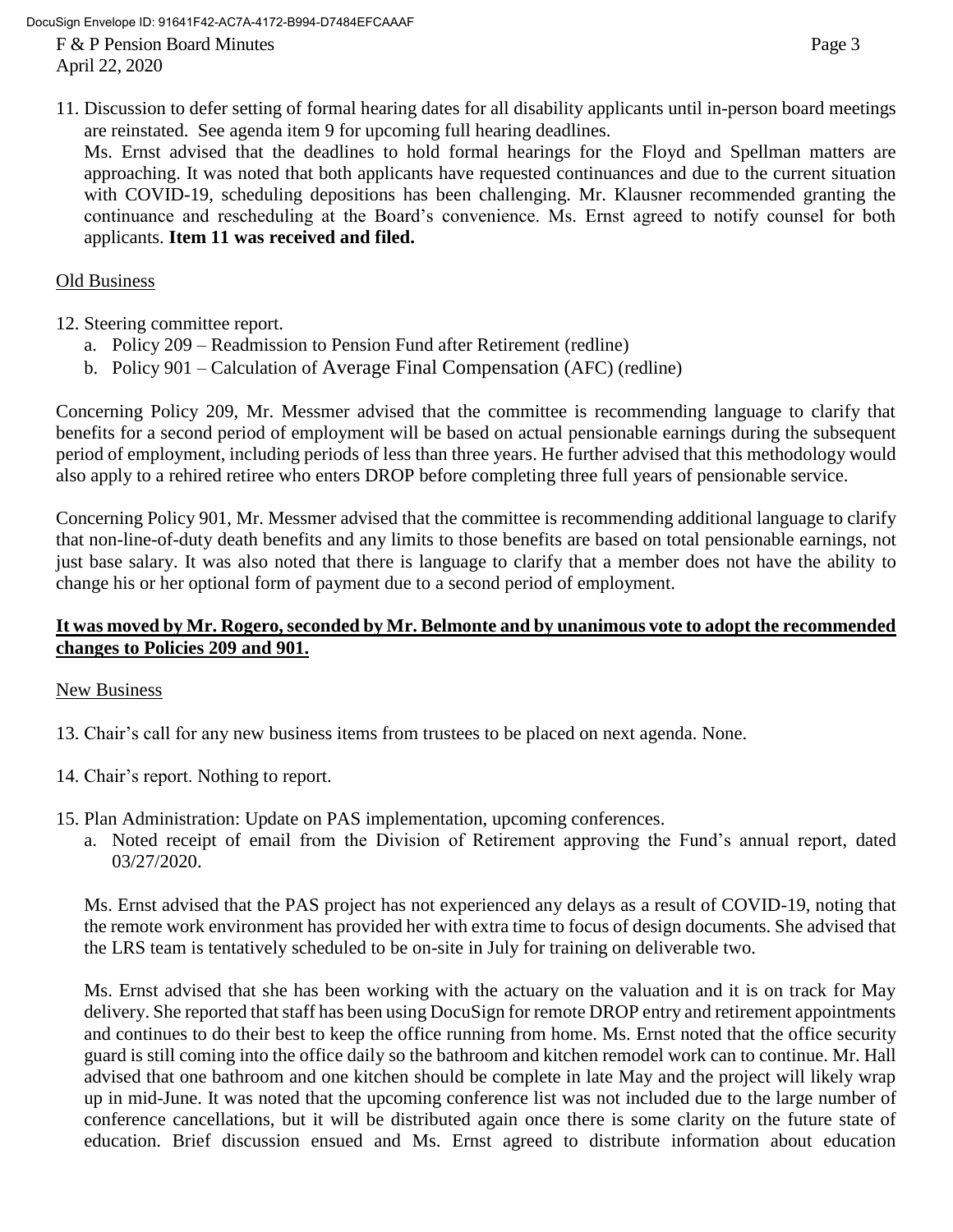DocuSign Envelope ID: 91641F42-AC7A-4172-B994-D7484EFCAAAF

F & P Pension Board Minutes Page 4 April 22, 2020

requirements and online education opportunities through NCPERS, FPPTA, and IFEBP. **Item 15a was received and filed.** 

 16. Attorney's report. Mr. Klausner advised that he has been working with Miami Fire & Police Pension to seek approval from the Governor to allow funds to identify the increase in liability due to COVID-19 and amortize send some of this information over to the Fund's actuary for consideration, noting that this does not have to be discussed immediately as it would apply to next year's valuation. Mr. Burkett requested that the actuary those losses separately over a longer period to ease the burden on plan sponsors. He noted that he is going to review the information and report to the Board at a future date.

Litigation – Update by attorney, if any.

| 17. Artz Lawsuit                                        | $2nd$ District Court of Appeals Case No.            | 2D15-1342 |
|---------------------------------------------------------|-----------------------------------------------------|-----------|
|                                                         | Hillsborough County Circuit Court Case No.07-012048 |           |
| a. Noted receipt of Notice of Appeal, dated 02/21/2020. |                                                     |           |

 Mr. Klausner requested a shade meeting to discuss strategy, as it relates to attorney's fees. He recommended holding the shade meeting once the Board is able to meet in person. Ms. Ernst advised that she spoke with Mr. Gonyea and confirmed that he is comfortable with waiting to hold the shade meeting until the office returns to normal operations. **Item 17a was received and filed.** 

| 18. Houston, L. Appeal                                                                              | 2 <sup>nd</sup> District Court of Appeals Case No.                                                           | 2D18-4279 |
|-----------------------------------------------------------------------------------------------------|--------------------------------------------------------------------------------------------------------------|-----------|
| Mr. Klausner advised that the appeal has been argued and a decision from the Court remains pending. |                                                                                                              |           |
| 19. Houston, E. Appeal                                                                              | 2 <sup>nd</sup> District Court of Appeals Case No.                                                           | 2D19-2119 |
| Mr. Klausner advised that the appeal has been argued and a decision from the Court remains pending. |                                                                                                              |           |
| 20. Appel Petition for Writ of Certiorari                                                           | 2 <sup>nd</sup> District Court of Appeals Case No.<br>Hillsborough County Circuit Court Case No. 17-CA-10758 | 2D18-4443 |

 Mr. Klausner advised that he had a hearing date for fees, but he had to let it go because it requires live testimony. He advised that the motion will sit until a hearing can be scheduled.

The motion to adjourn was made by Ms. Wynn at 3:28 p.m.

DocuSigned by: \_\_\_\_\_\_\_\_\_\_\_\_\_\_\_\_\_\_\_\_\_\_ \_\_\_\_\_\_\_\_\_\_\_\_\_\_\_\_\_\_\_\_\_\_\_\_ \_\_\_\_\_\_\_\_\_\_\_\_\_\_\_\_\_\_\_\_\_\_\_\_\_\_\_\_

Douglas Burkett Ocea Wynn Tiffany Corry

DocuSigned by

DocuSigned by:

Chairman Secretary Secretary Recording Secretary

Notice

 No verbatim record by a certified court reporter will be made of this Board meeting, except as noticed for any executive sessions. Notice is hereby given as provided in Section 286.0105, Fla. Stat., that any person who decides to appeal any decision made by the board, agency, or commission with respect to any matter considered at such